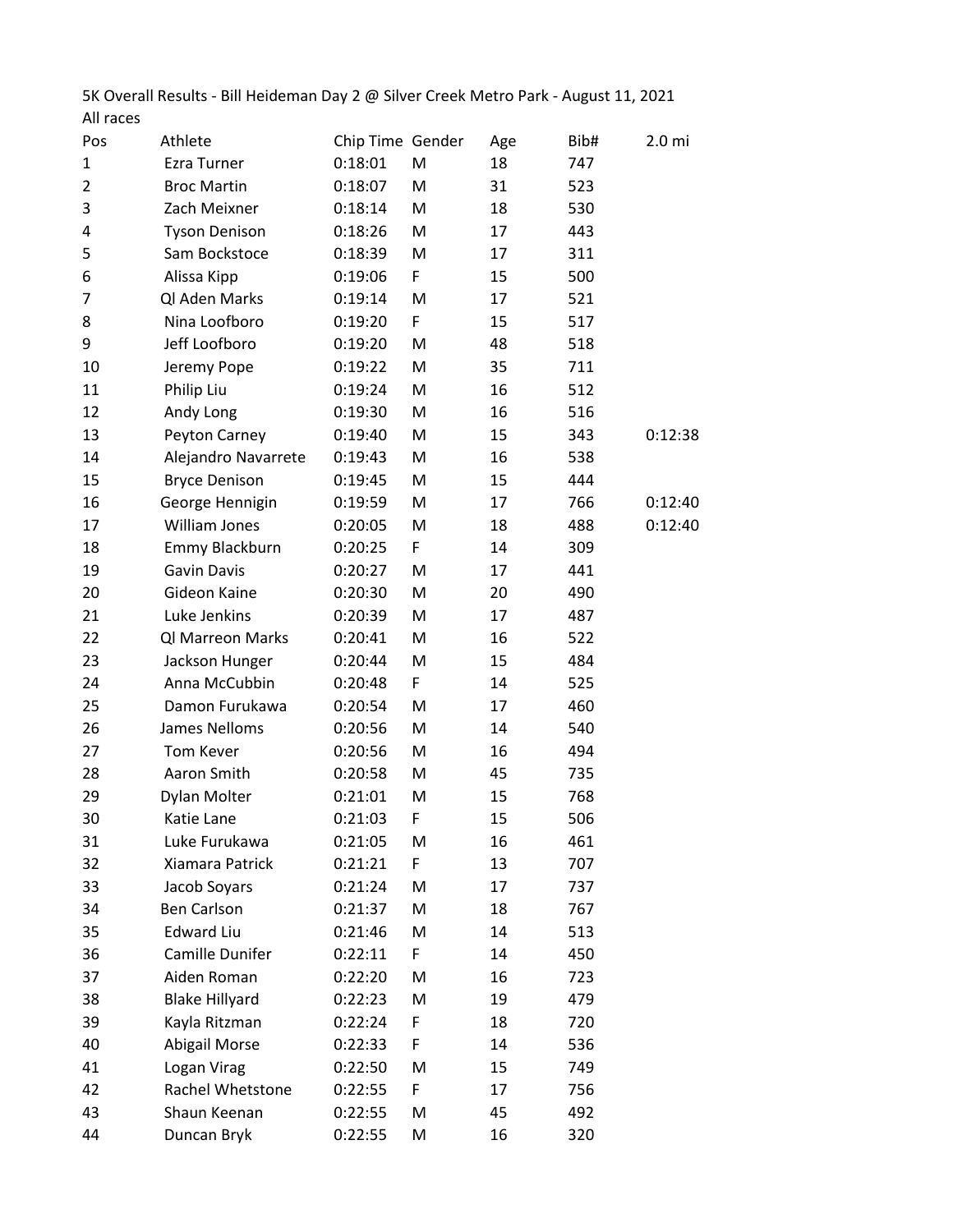| 45 | Mackenzie Harman        | 0:22:56 | F | 14 | 470 |
|----|-------------------------|---------|---|----|-----|
| 46 | Ryan Keren              | 0:22:58 | M | 15 | 493 |
| 47 | Adam Stano              | 0:23:03 | M | 14 | 739 |
| 48 | Jayna Cooley            | 0:23:42 | F | 14 | 376 |
| 49 | Charlotte Keenan        | 0:23:51 | F | 13 | 491 |
| 50 | Zeke Hamilton           | 0:24:11 | M | 39 | 469 |
| 51 | Dylan Warczak           | 0:24:38 | M | 10 | 752 |
| 52 | Alexander Simms         | 0:25:03 | M | 14 | 729 |
| 53 | <b>Curtis Nissley</b>   | 0:25:25 | M | 39 | 701 |
| 54 | <b>Ethan Bruner</b>     | 0:25:26 | M | 14 | 318 |
| 55 | Dante Navarrete         | 0:25:27 | M | 14 | 539 |
| 56 | <b>Elsie Haught</b>     | 0:25:31 | F | 16 | 471 |
| 57 | Cyndi Boone             | 0:25:45 | F | 42 | 313 |
| 58 | Jayden Oakes            | 0:25:51 | M | 15 | 703 |
| 59 | <b>Brianna Curry</b>    | 0:26:00 | F | 11 | 401 |
| 60 | Laci Garner             | 0:26:00 | F | 18 | 463 |
| 61 | Kyle Schmidt            | 0:26:01 | M | 17 | 728 |
| 62 | Josey Blackburn         | 0:26:07 | F | 14 | 310 |
| 63 | Casey Warren            | 0:26:08 | F | 18 | 753 |
| 64 | Luke King               | 0:26:10 | M | 15 | 498 |
| 65 | <b>Edward Sands</b>     | 0:26:15 | M | 18 | 764 |
| 66 | Jessica Eubank          | 0:26:23 | F | 17 | 763 |
| 67 | Daniel Lewis            | 0:26:29 | M | 30 | 509 |
| 68 | Jeanie Barzellato       | 0:26:38 | F | 15 | 306 |
| 69 | Patrick Warczak         | 0:26:46 | M | 12 | 751 |
| 70 | Faith Pavkov            | 0:26:58 | F | 17 | 708 |
| 71 | Freddie Mealy           | 0:27:11 | M | 15 | 528 |
| 72 | Emma Quillen            | 0:27:57 | F | 14 | 715 |
| 73 | Sydney Hillyard         | 0:27:59 | F | 15 | 478 |
| 74 | <b>Madeline Currall</b> | 0:28:00 | F | 14 | 394 |
| 75 | Evelyn Caldwell         | 0:28:08 | F | 14 | 321 |
| 76 | Wiriya Khem             | 0:28:13 | F | 18 | 497 |
| 77 | Luke Heineking          | 0:28:37 | M | 15 | 476 |
| 78 | Emma Smith              | 0:28:45 | F | 15 | 734 |
| 79 | Miranda Bailey          | 0:28:52 | F | 15 | 304 |
| 80 | Jenevieve Borys         | 0:29:05 | F | 10 | 315 |
| 81 | Jonathon Borys          | 0:29:07 | M | 41 | 316 |
| 82 | Skyler Debord           | 0:29:09 | M | 46 | 442 |
| 83 | Leah Ruegg              | 0:29:10 | F | 17 | 725 |
| 84 | Maryssa Heard           | 0:29:52 | F | 19 | 473 |
| 85 | Jack Toepfer            | 0:30:00 | M | 14 | 745 |
| 86 | Sandra King             | 0:30:16 | F | 15 | 499 |
| 87 | Hannah Robinson         | 0:30:27 | F | 15 | 721 |
| 88 | <b>Ashley Puls</b>      | 0:31:00 | F | 27 | 714 |
| 89 | Anabelle Yensel         | 0:31:25 | F | 15 | 762 |
| 90 | Ava Bongiorni           | 0:31:37 | F | 14 | 312 |
| 91 | Roy Heger               | 0:32:57 | M | 66 | 474 |